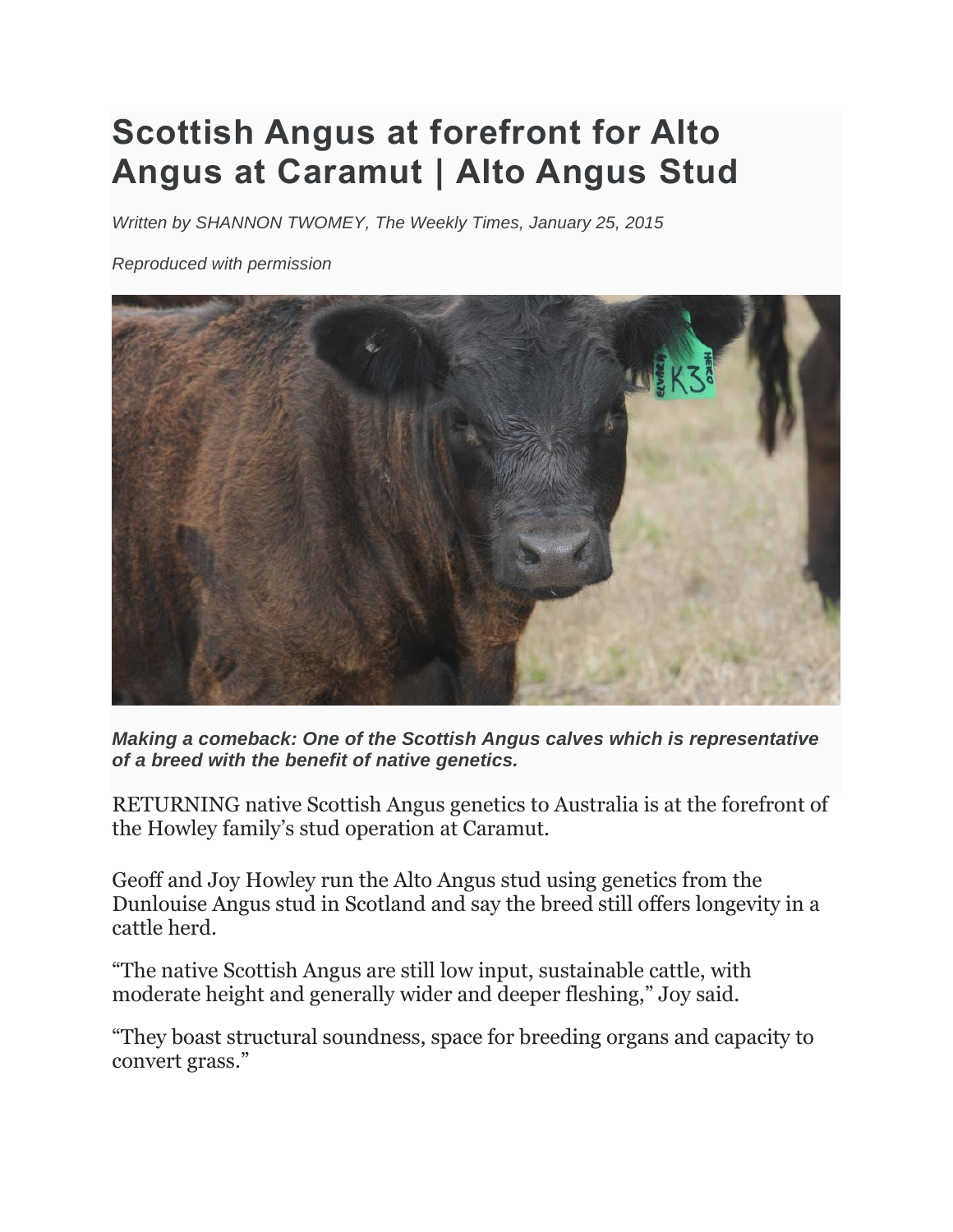Joy said the native Scottish Angus breed was making a strong comeback across various parts of the world as producers rediscover the benefits of the native genetics.

But the genetics could have been lost if breeders didn't realise their value.

"Preservation of all species is important and the original Angus genetics should be preserved," she said.

"We consider they offer real benefits for producers and consumers and certainly deserve their reputation for great beef.

"They are fertile, easy calving, better converters, they can be finished on grass and still provide a high quality carcass with marbling and little back fat."

Joy said in the 1960s there were 80 native Scottish Angus families and today there are only eight, with 69 registered calves in the UK.

"Fortunately in the 1990s when fewer than 50 cows remained, Geordie and Julia Soutar who run the Dunlouise Angus stud, realised the importance and value of the cattle and set out to save the surviving native Angus families," she said.

"Their Dunlouise cattle are now thriving and have been exported world wide. History is repeating as the original Angus once again is gaining popularity through the traits that won it recognition in the beginning."

Joy said the original pure Aberdeen Angus were recognised by the UK Angus Society as native bred. In Australia they are known as native Scottish Angus.

"To qualify, their whole pedigree must be traced to the original herd book of 1862 and they must not have any imported animals in their pedigree," she said.

Before breeding the native Scottish Angus, in the 1970s the Howleys ran the Calrossie Angus stud, which was formed on Barwidgee bloodlines.

Joy said her Alto Angus Australian cows were all descendants from Barwidgee cattle.

"We still use Calrossie King M1 in our Australian herd today and many of our commercial calves are from the cow Barwidgee Thelma F66," she said.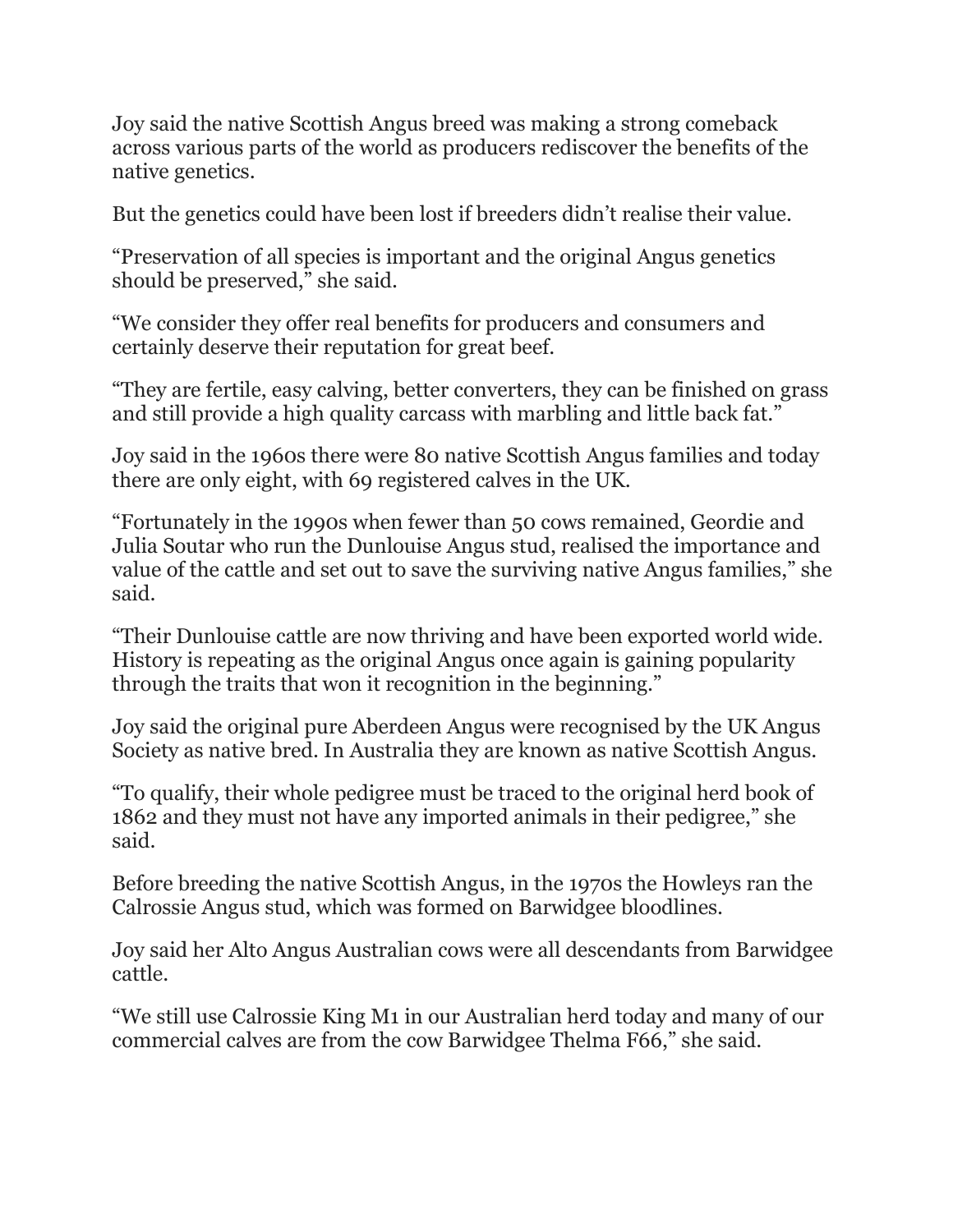Since 2005 the native Angus cattle have been the main focus for the stud, which has worked with four native Scottish Angus cow families, all sourced from the Dunlouise stud.

"Our first pure native Scottish Angus embryo calves were on the ground in March 2012 from the Erica and Cherry Blossom cow families," Joy said.

"Since then we have calves from two further cow families, Jipsey and Ruth of Tillyfour and in total have 16 native Scottish Angus calves."

Ease of production and profit per hectare are a big attraction to the breed, according to the Howleys.

"If meat is going to be sustainable in the future, breeders need to look beyond weight gain," she said.

"As customers seek the benefits of grass-fed meat, breeders must look beyond the biggest weight gain and seek to improve fertility, grass conversion and longevity in their herd.

"We can't afford to let those vital traits of production fall away."

Joy said requirements of fattening cattle did not match those of the breeder producer.

"Much of the gain in weights has been at the expense of fertility, and breeders must take back some control in the production of cattle," she said.

"Lifting fertility will lift production of the Australian herd more than any other factor."

"There is an opportunity to lift fertility and thereby production of the Australian herd by at least 20 per cent and there is no other area where this gain can be made so easily."

Joy said at a meeting for the recent Angus review for Breedplan indexes, she noted a plea from breeders to concentrate on fertility, grass conversion and longevity.

"For some decades the indexes have been concentrated on the feedlot where they just want feed/grain conversion and an animal to breathe and stand long enough to reach the required weight," she said.